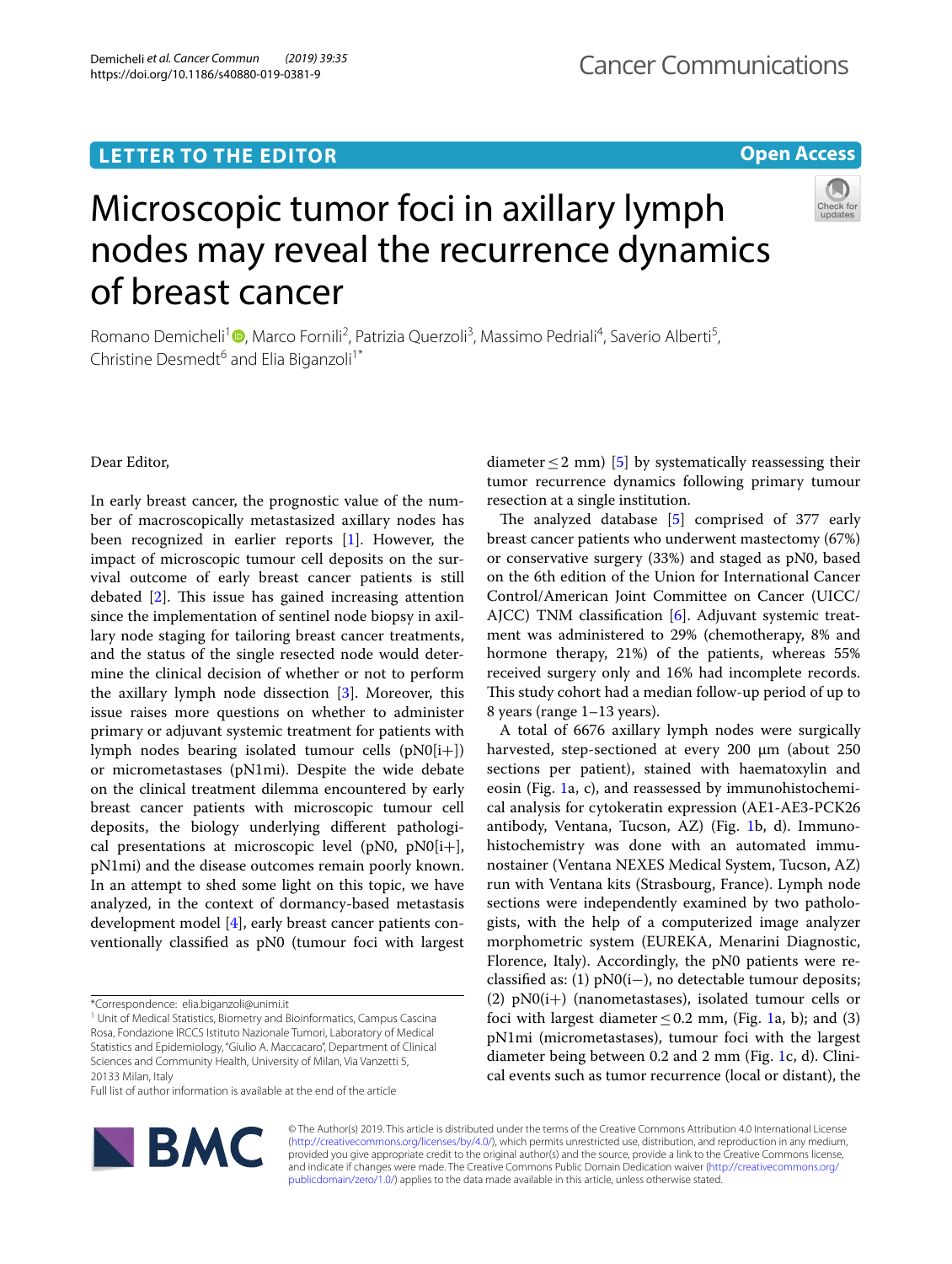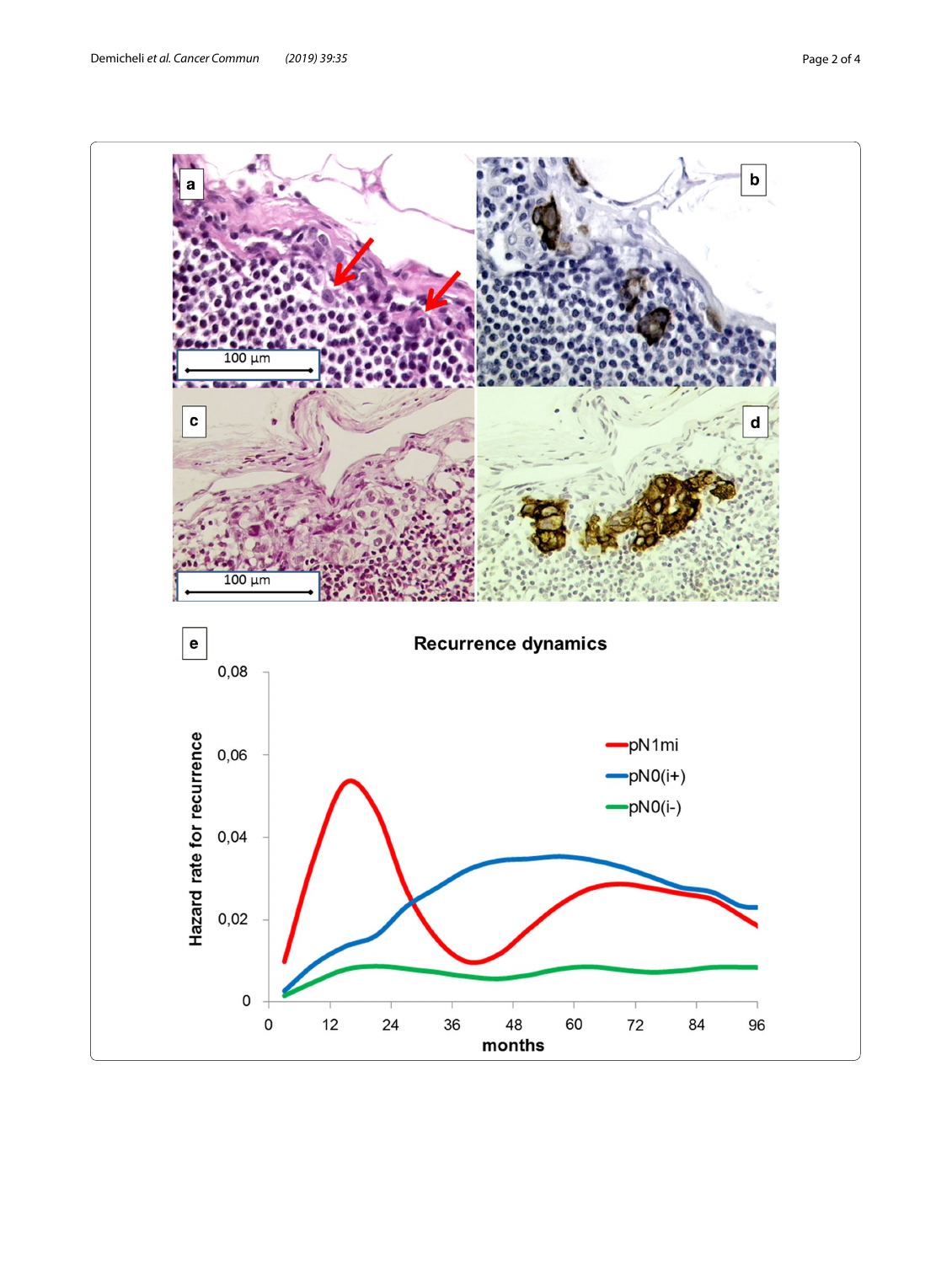(See fgure on previous page.)

<span id="page-2-0"></span>**Fig. 1** Pathological illustrations of lymph node occult metastases and the diferent dynamics of disease recurrence in patients with pN0(i−), pN0(i+) and pN1mi early breast cancer. **a**–**d** Examples of lymph node occult metastases from early breast cancer patients analyzed by haematoxylin and eosin (H&E) staining and immunohistochemistry (IHC). Consecutive sections stained by H&E (**a**, **c**) and by IHC (**b**, **d**). The location of the single tumour cells is indicated by arrows. Panels a and b, lymph node pN0(i+) (nanometastases); **c**, **d** lymph node pN1mi (micrometastases). Original magnifcation 20×objective. e, Hazard rate for recurrence pattern for the investigated patients. There were 328 early breast cancer patients lymph nodes pathologically diagnosed as pN0(i−), 24 as pN0(i+) and 25 as pN1mi. The hazard curve of the pN1mi subcategory displays the usual recurrence pattern as previously observed for breast cancer patients diagnosed with pN1 and pN2 diseases, thereby demonstrating an early peak at the second year and a further increase at about 60 months. By contrast, the recurrence risk curve of pN0(i+) patients, after a relatively stable period during the frst 2 years, displays a steady increase and then a plateau-like trend. The recurrence risk pattern for pN0(i−) patients remains largely stable with a hazard rate of about 0.01 recurrence/6 months. pN, pathologically diagnosed nodal subcategories; pN0(i−), no detectable tumor deposits; pN0(i+), lymph nodes containing isolated tumor cells (nanometastases); pN1mi, lymph nodes containing tumour foci with the largest diameter ranging between 0.2 and 2 mm (micrometastases)

occurrence of second primary (including contralateral breast primary), and death, occurring within the median follow-up time, were examined (Table  $1$ ). The recurrence dynamics was investigated by estimating the cause-specifc hazard rates, i.e., the rates of recurrence of a specifc event at a certain follow-up time. To estimate the hazard rate at diferent follow-up times, a discretization of the time axis in 6-month units was applied (therefore hazard rates were estimated in recurrences/6 months) and to obtain a smoothed pattern of the hazard rate values a kernel estimator was adopted  $[7]$  $[7]$ . This smoothed curve is graphically presented (Fig. [1e](#page-2-0)).

In spite of the limited number of events and patients at risk, the hazard rate curves for recurrence (Fig. [1e](#page-2-0)) show that, in comparison to the recurrence risk of pN0(i−) patients, that of pN0(i+) patients was relatively similar during the frst 2 years but displayed a defnite level increase afterwards, while that of pN1mi patients demonstrated an early peak followed by a second peak between at about 60 months postoperatively.

The differences in recurrence dynamics, as demonstrated with hazard rate curves, observed between the diferent subcategories of pN0 early breast cancer patients in this study can be interpretable using the model context of tumour dormancy in specifc micrometastatic phases and the occurrence of surgery-related events which have accelerated the metastatic process [\[4](#page-3-3)]. The main concept underlying this model is that metastatic foci undergo dormant states, such as single cells in the  $G_0$  phase of their mitotic cycle, nests containing nondividing cells, and micrometastases lacking angiogenesis, therefore they are unable to grow to larger than the size of 1–2 mm. Sequential transitions between microscopic dormant states eventually may result in the progressive appearance of metastases when they exceed the clinical detection threshold level. Furthermore, the surgical removal of the primary tumour, the presence of which constrains the development of its microscopic metastases [[4\]](#page-3-3), may unlock subclinical tumour dormant foci,

thus inducing a sudden acceleration of the metastatic process which manifests during the follow-up, but at diferent time intervals based on the number of macroscopically non-visible proportions of single dormant cells and avascular micrometastases. These may have resulted in the diferent recurrence peaks observed between the pN0(i−), pN0(i+) and pN1mi subgroups; paralleling to the number and sequence of metastatic dormancy states. In particular, the early metastasis risk is associated to the sudden switch of angiogenesis in micrometastases, which may be related to surgical manoeuvre, whereas smaller nanometastases need more time to attain the clinical level for visible metastases and thereby display a longer period of dormancy  $[4]$  $[4]$ . Therefore, consistently with the lymph node staging, the behavior of hazard rate curves for diferent subcategories of pN0 early breast cancer patients shown in Fig. [1e](#page-2-0) suggests the possibility that subclinical metastases in  $pN0(i+)$  patients may be mostly comprised of single  $G_0$  cells or nests containing a few non-dividing cells, whereas in the pN1mi subcategory avascular microscopic foci mostly prevail.

The different dynamics of disease recurrence in patients with pN0(i−), pN0(i+) and pN1mi breast cancer (Fig. [1e](#page-2-0)) support the notion that the axillary nodal tumour burden, which is a recognized quantitative marker of the recurrence risk at macroscopic level, is also a prognostic factor at microscopic level. This extension of the prognostic role of nodal involvement is revealed by the association of the pathologic fndings with the corresponding recurrence hazard rate patterns. This finding suggests that nodal nanometastases can indicate the presence of tumour foci in early dormant states, whereas nodal micrometastases point to dormancy conditions being much nearer to a metastatic-probable clinical manifestation threshold that is reached soon after being surgically stimulated, as has been found to occur in breast cancer patients for whom axillary nodes are macroscopically invaded [[4\]](#page-3-3). Results of the present analyses suggest a correlation between axillary tumour burden and metastatic conditions, starting